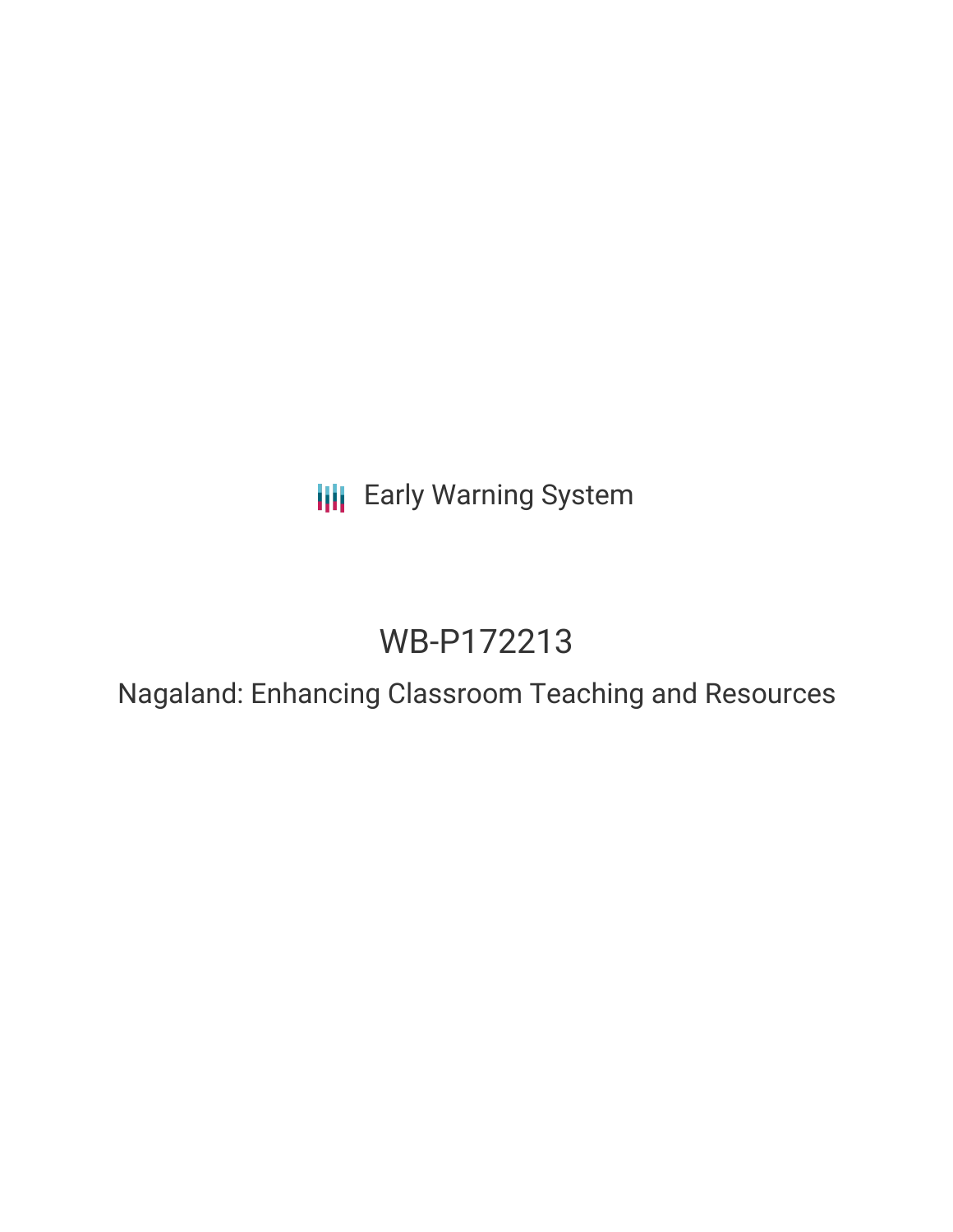

## Early Warning System Nagaland: Enhancing Classroom Teaching and Resources

#### **Quick Facts**

| <b>Countries</b>               | India               |
|--------------------------------|---------------------|
| <b>Financial Institutions</b>  | World Bank (WB)     |
| <b>Status</b>                  | Proposed            |
| <b>Bank Risk Rating</b>        | B                   |
| <b>Voting Date</b>             | 2020-09-09          |
| <b>Borrower</b>                | Government of India |
| <b>Investment Amount (USD)</b> | \$68.00 million     |
| <b>Project Cost (USD)</b>      | \$85.00 million     |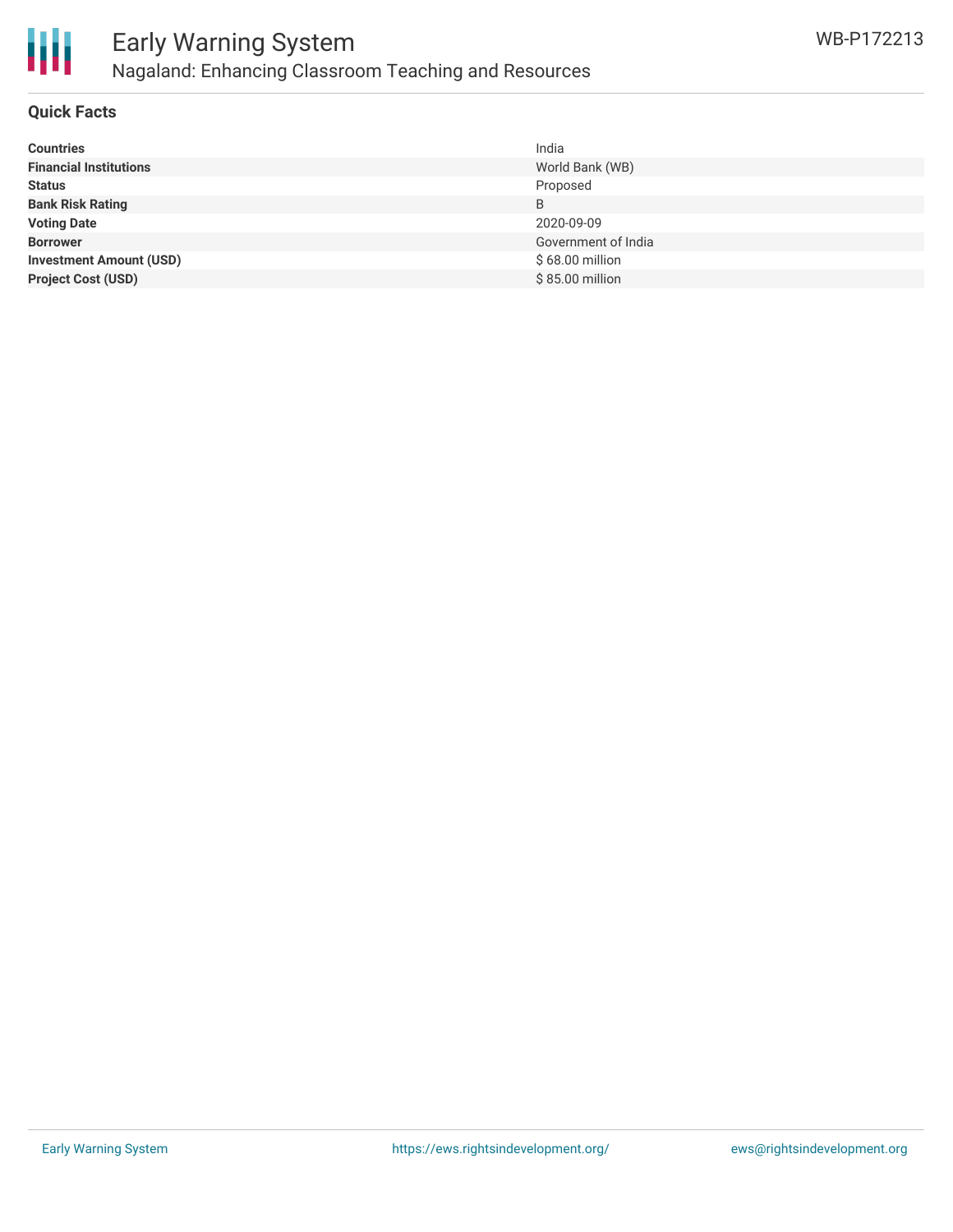

#### **Project Description**

According to bank's documents, the proposed project aims to "(i) enhance education system and school management across the state and (ii) improve teaching practices and learning environments in selected target schools."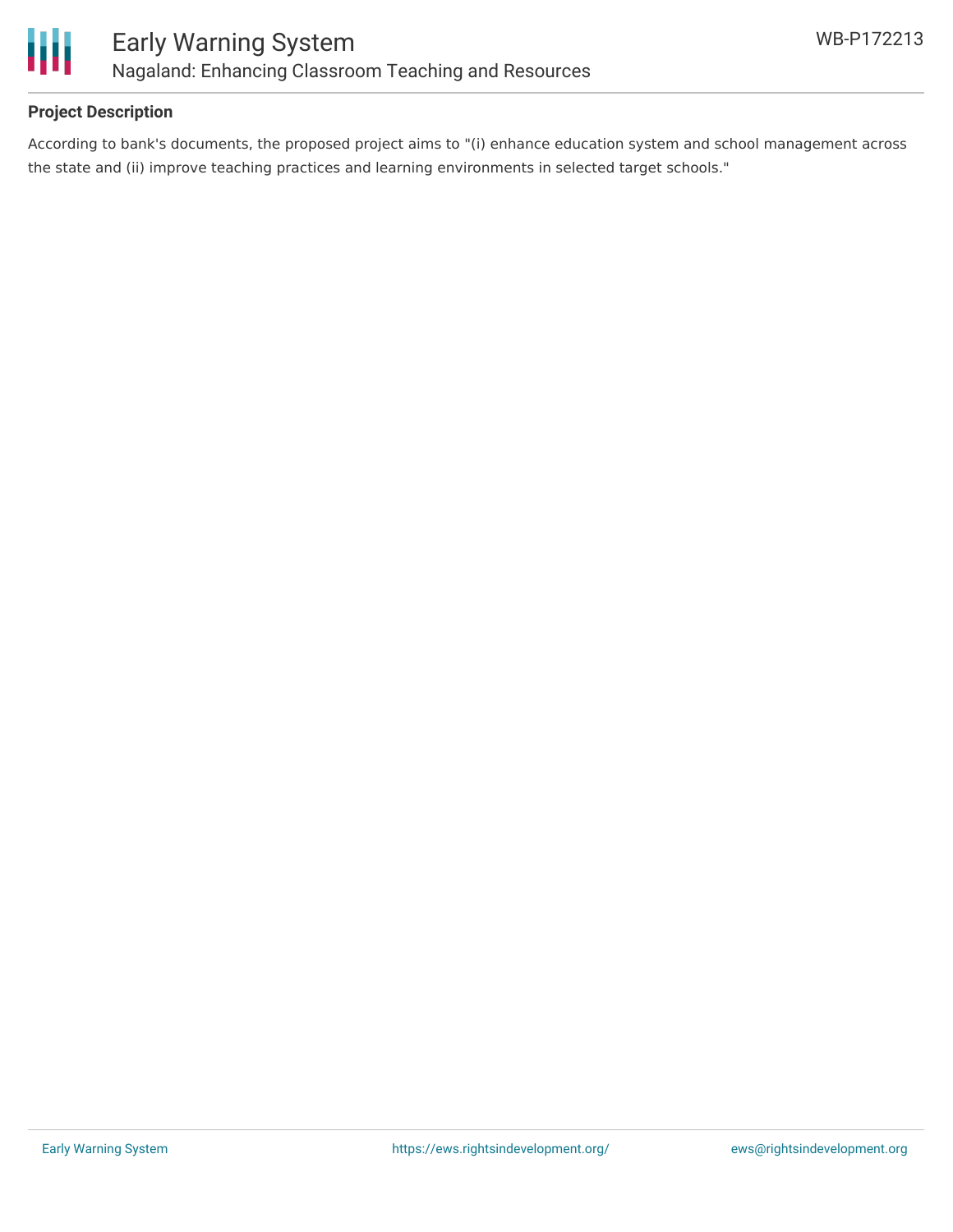

#### **Investment Description**

World Bank (WB)

Co-financing: Borrower US\$ 17 million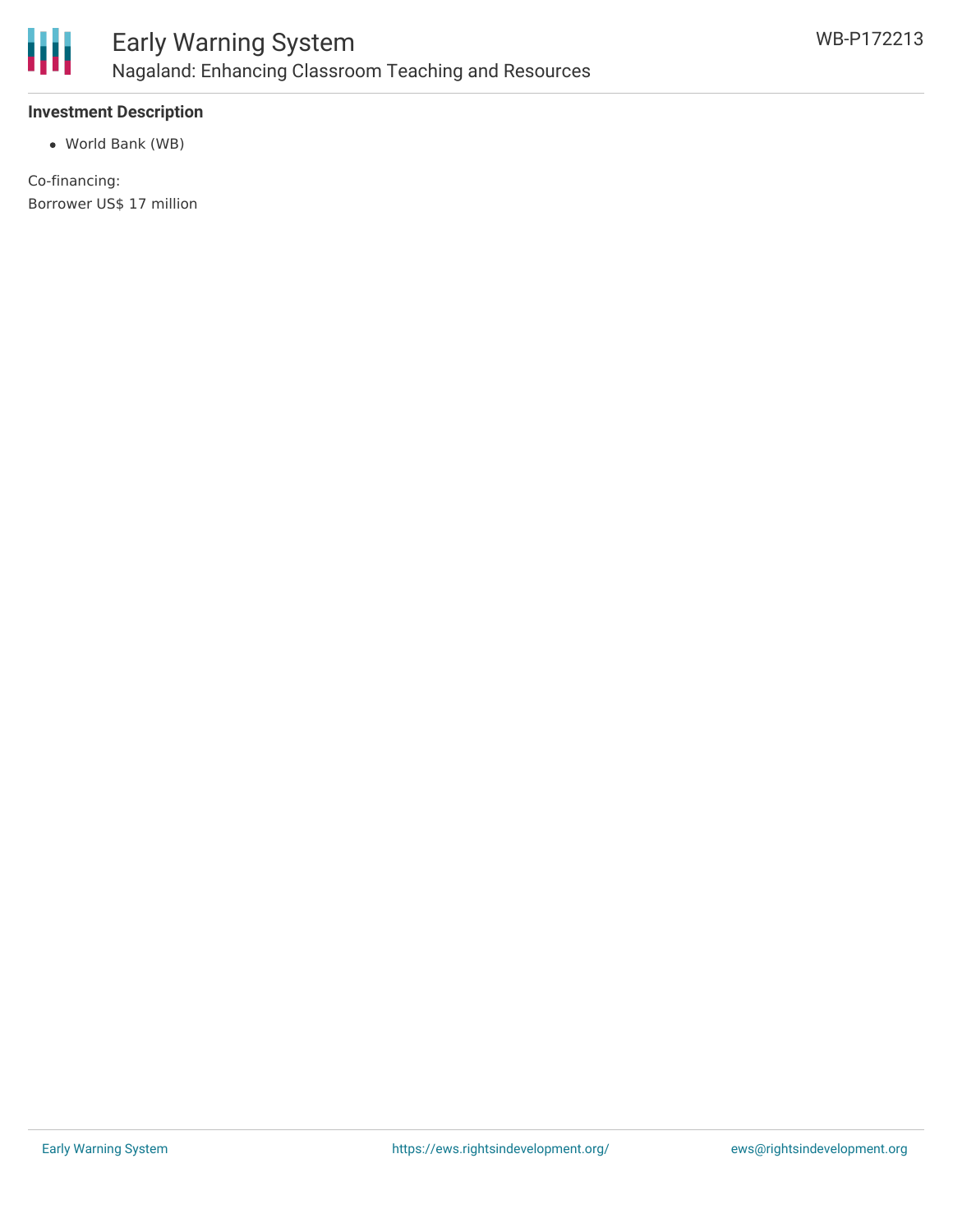

#### **Contact Information**

World Bank Kumar Vivek, Margaret M. Clarke, Education Spec.

Borrower/Client/Recipient Ministry of Finance Hanish Chhabra, Director [hanish.ias@ias.nic.in](mailto:hanish.ias@ias.nic.in)

Implementing Agencies Government of Nagaland, Department of School Education Menukhol John, Principal Secretary menukhol@yahoo.com

#### **ACCOUNTABILITY MECHANISM OF WORLD BANK**

The World Bank Inspection Panel is the independent complaint mechanism and fact-finding body for people who believe they are likely to be, or have been, adversely affected by a World Bank-financed project. If you submit a complaint to the Inspection Panel, they may investigate to assess whether the World Bank is following its own policies and procedures for preventing harm to people or the environment. You can contact the Inspection Panel or submit a complaint by emailing ipanel@worldbank.org. You can learn more about the Inspection Panel and how to file a complaint at: <http://ewebapps.worldbank.org/apps/ip/Pages/Home.aspx> .